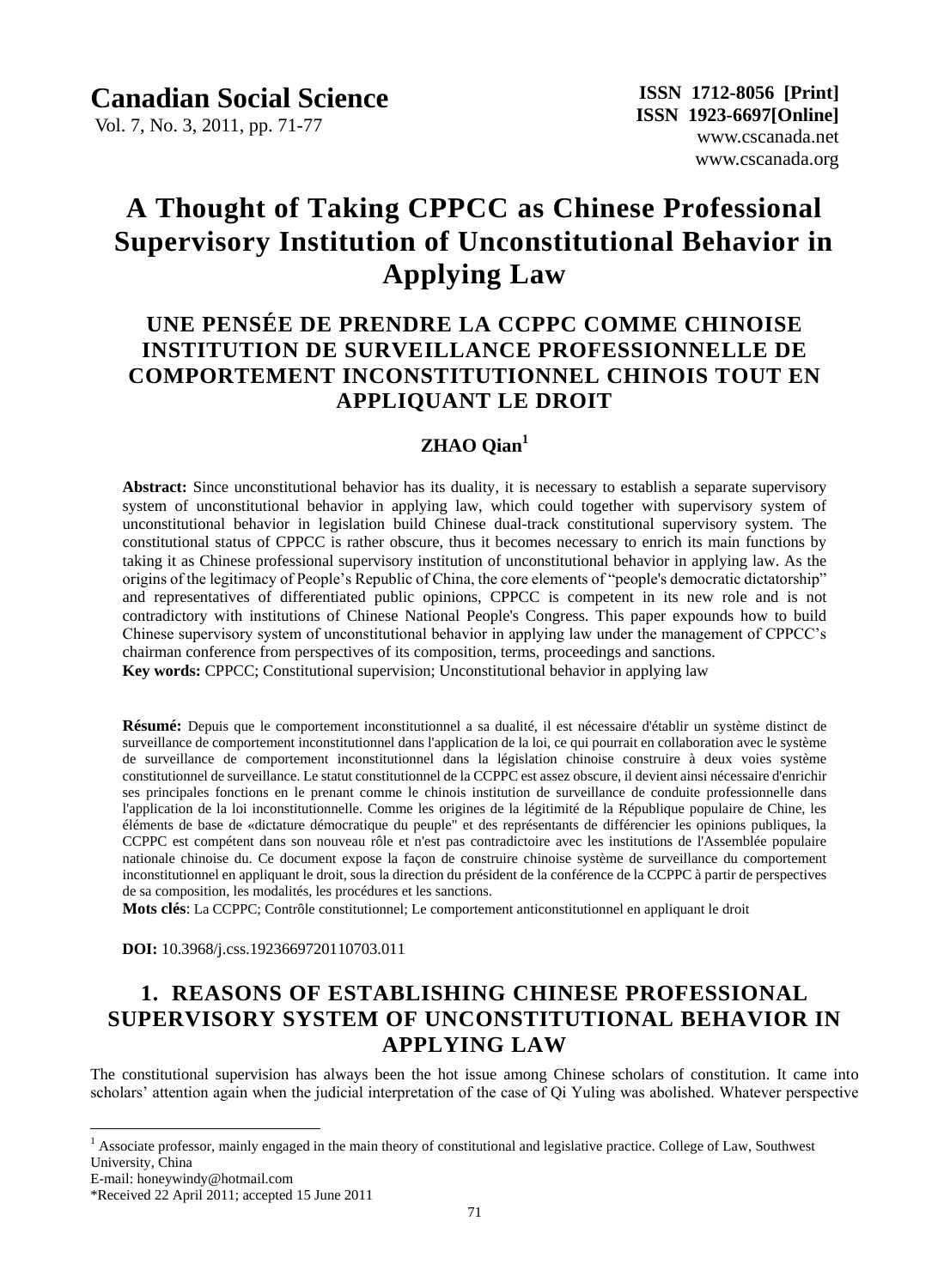scholars take to study the constitutional supervision, it should start from the supervisory targets. It has been agreed upon that targets of constitutional supervision is unconstitutional behaviors. However, how to define the unconstitutional behaviors is divergent. Actually, the definition of unconstitutional behaviors could be found from researching the aims of constitutional supervision.

The aim of supervision is to ensure the constitution"s implementation. The implementation of constitution and the constitutional norms themselves have determined the duality of unconstitutional behaviors. Unconstitutional behaviors refer to behaviors that violate the written constitutional norms during the implementation, go against the unified constitutional values those norms demand, and depart the real constitution from the written one. The realization of constitution is a circle. The real constitution, after being abstract from conceptual constitution, becomes the written constitution through legislation (constituent) process; then, after being evaluated by the conceptual constitution, the written constitution will adjust the real constitution. It contains two links. One is the process that written constitution adapts to and reflects the real constitution. In this process, written constitution is required to faithfully reflect the real constitution in order to make sure the conformation of each other in a certain period. The other is the process that written constitution regulates and adjusts the real constitution, and its core is the conformation of real constitution to written constitution. ( LIU, 2009) The second link has its two branches on the basis of the duality of constitutional norms in the written constitution. Those clear and specific norms which could directly regulate the related organizations and individuals in the written constitutions are called direct norms, and these norms could directly act on real constitution; while indirect norms are those more basic and general norms, and they could act on real constitutions via the specialized legal which could give more specific content. In the two-link and three-level realization of constitution, the different types of unconstitutional behaviors could be defined. The first link could be achieved by constitutionalism, amending and interpreting constitutions. The second level of the second link reflects the legislative activities under the principle of constitution as fundamental guidance. It should be noted here that different from the common legislation, these legislative activities are legislation of basic legal. It is a kind of normative legal documents drafted by Chinese National People's Congress, aimed at regulating particular aspect of national and the social life with universal social relations, e.g. criminal law, civil law, procedural law, etc. (QIAO, 1997) They just adjust the basic rights and obligations prescribed in indirect norms of constitutions. Compared with the written constitution as the form of constitution in general term, these basic legal belongs to the second level of constitutions in general term; and other common laws of basic rights and obligations derived from other regulations are exemplifications of the third, fourth or even lower level.

In constitutional implementation, unconstitutional behaviors refer to those behaviors violating the principles and regulations stated in the constitution. Then, since basic law and even common law respectively belong to the different levels of constitution in general term, violating these laws is considered as unconstitutional behaviors. However, it is not so. The unconstitutional behaviors resulted from violating common laws is not violating the rights and obligations in common laws. We talk about such kind of unconstitutional behaviors in terms of the legislative activities of common laws themselves: whether legislative methods, procedures and the contents of common laws are in accordance with the constitutional norms; or say, the legislative activities should be carried out under the constitutional principles and in line with the constitution. Both the aforesaid first link and the second level of the second link are legislative activities. The unconstitutional behaviors in these activities are unconstitutional behavior in legislation. Specifically, when laws, acts, regulations and judicial interpretations of Supreme Court and Supreme Procuratorate go against the norms, principle and spirits of the constitution or higher-level law, it is seen as unconstitutional behavior in legislation. The first level of the second link reflects the specific targets" actions with separate legal effect upon which the constitution directly behaviors, and the applicable behaviors which the constitution indirectly regulates with the help of common laws. Both behaviors form the constitutional applicable behaviors in general term, or say, applicable legal behaviors. When violating against the constitution, these behaviors are unconstitutional behavior in applying law. To be specific, the governmental institutions, social organizations and citizens violating the constitutional norms, spirits and principles in applicable behaviors should bear the relevant constitutional responsibility.

Both unconstitutional behaviors, although belonging to different types, should be the targets under constitutional supervision in China. With issuing and implementation of China Legislation Act and China Various Standing-committee of NPC Supervision Act, the supervision system of unconstitutional behavior in legislation has been established. However, the supervision only acts upon the unconstitutional behavior in legislation while neglecting the unconstitutional behavior in applying law. In China, the present model of monitoring the legislature is normally a pattern of examination by authority. In one aspect, the acts drafted by the legislature are monitored in advance through different-level legislation procedures. In the other, the administrational, local and other laws and regulations formulated by the subordinated legislature are monitored afterwards by examining the related records. Nevertheless, there are no clear directions on how to dispose the unconstitutional behaviors in the implementation of these laws and regulations and those unconstitutional problems undiscovered in examination but revealed in application: whether the examination is proposed by the party in action to the legislature or by the relevant judgment institutions, or is initiated by the legislature to examine. There are no applicable acts of constitutional supervision procedures to state it clearly. Surely, the unconstitutional behavior in legislation comes into the constitutional supervision with the increasing focus on the unconstitutional behavior in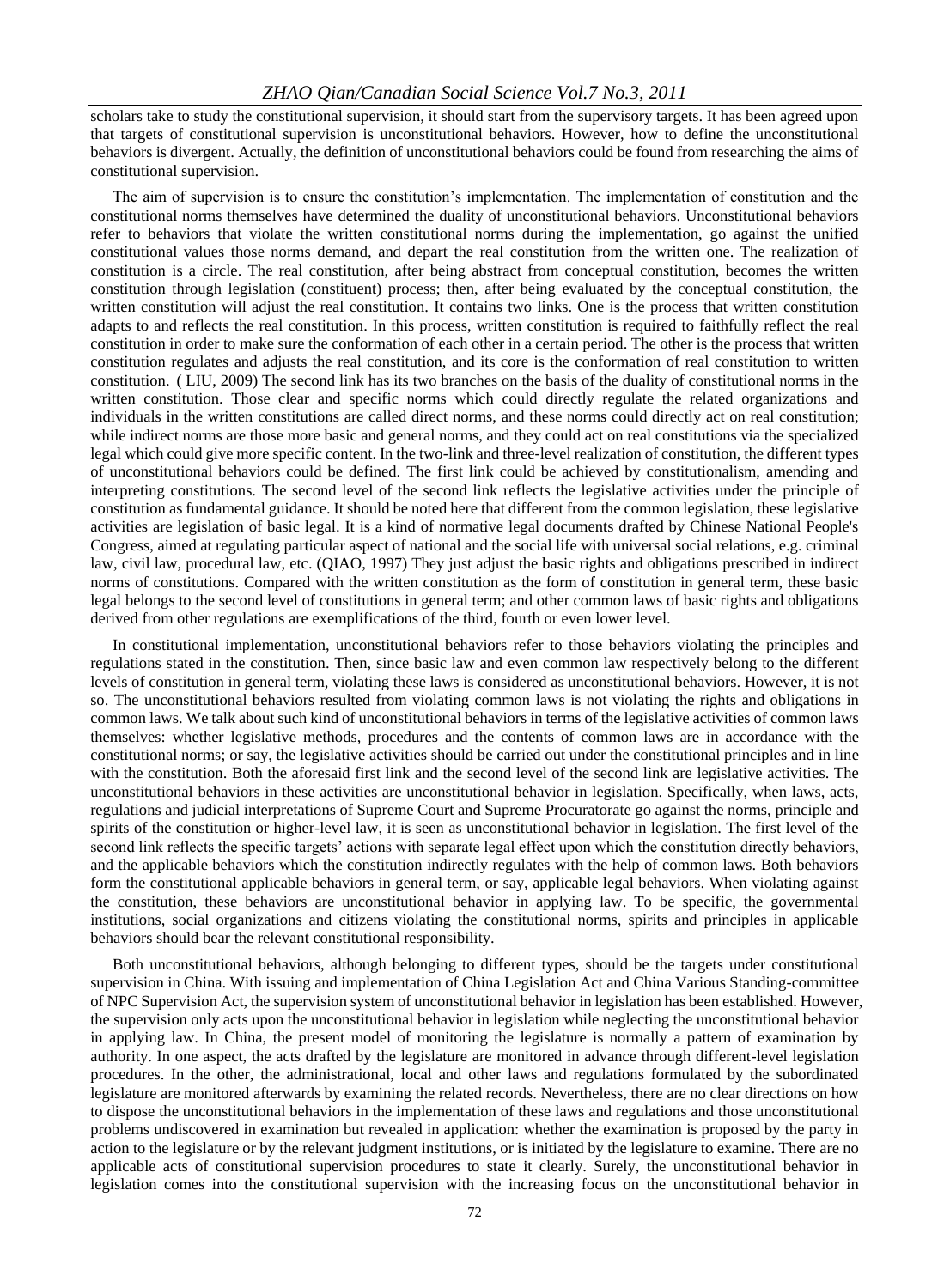applying law. The constitutional supervision institutions just passively get involved. Before solving this problem, it is emergent to solve the problems in monitoring the unconstitutional behavior in applying law. Thus, it is necessary to establish a separate supervisory system of unconstitutional behavior in applying law, forming Chinese dual-track constitutional supervision system together with the supervisory system of unconstitutional behavior in legislation. Organically connected, both systems could release the legislature from the passive examination of specific behaviors in applicable laws, and focus its attention on the formulation of specific laws and examination of legislation.

### **2. REASONS OF TAKING CPPCC AS CHINESE PROFESSIONAL SUPERVISORY INSTITUTION OF UNCONSTITUTIONAL BEHAVIOR IN APPLYING LAW**

In order to establish the dual-track constitutional supervisory system in China, the core is at the design of the monitoring system of unconstitutional behavior in applying law: who and how to monitor the unconstitutional behavior in applying law. If Chinese National People's Congress takes the responsibility, there will be no improvement in Chinese present constitutional supervisory system. It actually needs another full-time and professional organization to balance the power. It is improper to set an Office of Applicable Legal Action Examination as the Office of Acts Recorded for Examination founded by Legal Affairs Commission under the National People"s Congress Standing-Committee in 2004. Obviously, this kind of office is unable to compete with the state department, the Supreme Court and the Supreme Procuratorate in Chinese national power system, let alone the central military committee as the supreme national military institution and the chairman as the chief of the state.

Instead, to set a constitution court, which is hotly discussed before the interpretation of Qi Yuling Case was abolished, is as well not applicable in China. The Chinese National People's Congress is the supreme institution of Chinese state power, and the system of the Chinese National People's Congress is the form of state power, so, there is no proper position for a newly built constitution court. If it is under the leading of Chinese National People's Congress, there is no difference between the CNPC Standing-Committee and the constitution court in terms of performing constitutional supervision. Besides, being full-time and professional, this organization cannot balance the power. The concepts of unconstitutional behavior in legislation and unconstitutional behavior in applying law are at the same level, but their respective supervisory institutions are hierarchical. Consequently, the constitution court cannot balance the power and rightly highlights the out-of-balance. If it is at the same level with the Chinese National People's Congress, the latter cannot represent as the supreme organization of state power. Certainly, there cannot be two paralleled supreme institutions of state power, and the system of the Chinese National People's Congress cannot work any longer. Except these problems, the composition, appointment, election and related issues of the constitution court need more consideration because there cannot be a dual-track election system. China in its transformation does not need such huge reform. Actually, the stabilization of China is the core.

The constitution committee, highly praised by many Chinese scholars, is ideal to be a special committee under the leading of the CNPC Standing-Committee. The system of the Chinese National People's Congress will not be challenged, and the composition and running of constitution committee could follow the present rules and experience. However, the newly added institution seemingly goes against with the principle of simplified administration and higher efficiency. With the perfect system of constitutional supervision, the establishment of monitoring system of unconstitutional behavior in applying law actually does not need another new institution. Instead, CPPCC, as one of the existing organizations with proper-position and less obligation, will be competent.

Due to CPPCC"s ambiguous constitutional position, it needs the function of monitoring the unconstitutional behaviors to enrich itself. The issue of enriching the system of CPPCC is a classical proposition of Chinese constitutional study. The key is that, as the patriotic united front organization, the CPPCC"s constitutional proposition is rather vague. It is not a governmental organization, not a party and not a social organization. It maintains exercising political consultation, democratic supervision and participation in deliberating and administration of state affairs. Then, the legal validity of the resolutions after the consultation, supervision, deliberating and administration is doubtful. Whether these solutions are laws or policies becomes nonsense. Consequently, in order to avoid such dilemma, the CPPCC's constitutional proposition needs to be more specific, and its functions need to be enriched. Three characteristics of the CPPCC determine that it is competent to fulfill the responsibility of supervising the unconstitutional behaviors. The strengthened power will not collide with the system of CNPC and influence it as the organization of supreme state power.

First, the CPPCC is the rightful and legitimate origin of the government of People"s Republic of China. According to the theory of constituent power in ideal state, there should be a country with sovereignty, and a rightful and legitimate government after formulating the constitution under people"s consensus. Contrastively, in reality, there is generally a government succeeded from a monarchy with sovereignty before scholars who will make the constitution. To formulate the constitution, it is required to fundamentally change the ownership of sovereignty first. The use of resistance right is the best way to realize fighting against the existed governmental system. After revolution overthrows the existed government,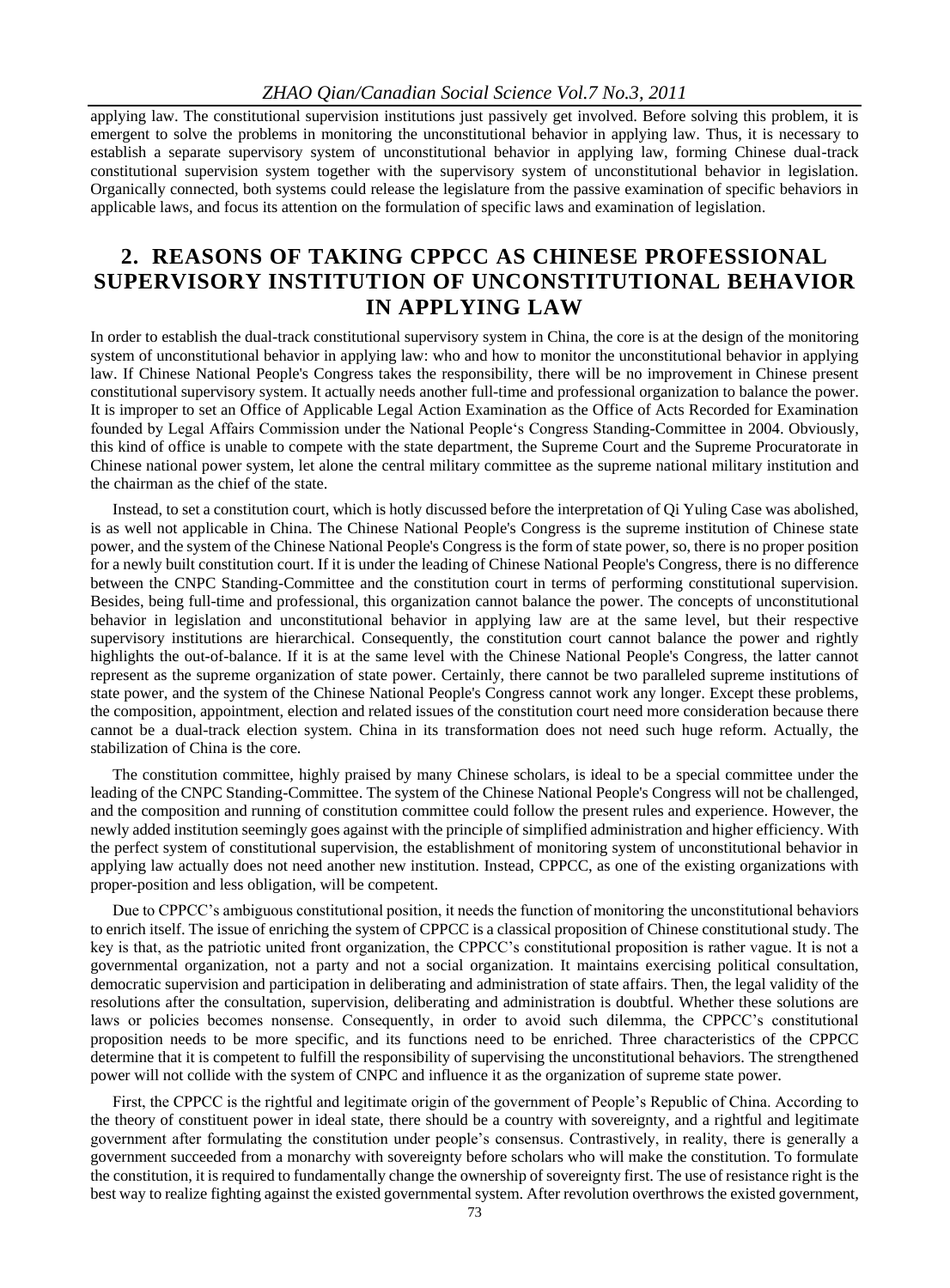the new one will be established with its legitimacy in people"s resistance. Within the frame of constitutionalism government, superseding is certainly carried out through election; while, outside the frame, superseding is through the violent revolution based on people"s resistance rights. When the revolution comes to its success, the revolutionary government faces changing its legitimacy origins. Changing the legitimacy from in resistance rights to within the constitution, a new constitutional government will be founded in the replacement of the revolutionary government and in accordance with people"s desire. Chinese sovereignty has long been existed. Before 1911 Revolution, the legitimate representative of China was Qing Dynasty. After overthrowing it, the government of Republic of China came to its rightfulness and legitimacy within the frame work of Provisional Constitution. In 1949, the government of Republic of China was overthrown through violent revolution. Soon, the convening of CPPCC, publishing of the temporary constitution and the official version revised in 1954 successfully gave the rightfulness and legitimacy to People"s Republic of China. The CPPCC functioned equivalently as the CNPC after the foundation of PRC and is naturally considered as the legitimate origin of PRC. In 1954, the formal constitution stated its new function as the patriotic united front organization, but its characteristics as the legitimate origin did not change. It is naturally seen as a part of the system of CPNC. Since it temporarily functioned on behalf of CPNC from 1949 to 1954, it is competent for supervising unconstitutional laws, as a part of CPNC"s constitutional supervisory right.

Secondly, the characteristic of CPPCC as the patriotic united front organization is an important element in depicting China as a country of people's democratic dictatorship instead of the proletarian institutionalization. Different from the latter, the former is more open and tolerant. The "proletariat" is a closed concept with accurate definition and connotation, while "people" is not. The concept of citizen in People's Republic of China's framework is more general than "people", whereas in China the concept of "people" is more general than "citizen". The difference rests with the patriotic united front of CPPCC. The connotation of the patriotic united front has enlarged gradually from the labor for socialism, the patriots supporting socialism, the patriots supporting united motherland to the erectors of socialism. At the same time, the connotation of "people" in the people's democratic dictatorship also enlarged because the patriots supporting united motherland to the erectors of socialism certainly go across the national boundaries and nationality and include the overseas Chinese. It can be concluded that the CPPCC is also the token of PRC"s important characters. It is practical to make it, on behalf of CPNC, fulfill the duty of supervising unconstitutional laws.

Last, composed of representatives in all circles, the CPPCC can represent differentiated public opinions in different fields while the CNPC represents the general public opinions in different regions. As a supplement to the CNPC, the CPPCC could avoid adopting some ideas supported by many representatives while neglecting partial, local and minor interests supported by minority representatives. The election and constitution of the CPPCC members is quite different from those of CNPC members. The members are usually the elites of all fields and more qualified than CPNC members. The members of both organizations are part-time job, the CPPCC members have less powerful actions than CPNC members do. Thus, their job or other interests will less influence their participation in making policies. In a word, built on more general public opinions, the CPPCC is capable of supervising unconstitutional actions of legal institutions. It could avoid the minority"s paradox that non-elected organizations monitor elected organizations under the system of American judicial review or Germany and French special supervising organization. Besides, the high-quality members of CPPCC provide necessary and abundant human resources for supervising unconstitutional laws.

## **3. OPERATION OF CPPCC AS CHINESE PROFESSIONAL SUPERVISORY INSTITUTION OF UNCONSTITUTIONAL BEHAVIOR IN APPLYING LAW**

The constitutional position as a patriotic united front organization of the CPPCC is comparatively obscure, but there is no need to improve through revising the constitution. The constitutional interpretation by the CPNC could sufficiently grant that the CPPCC is also an organization of supervising unconstitutional behaviors. It is noteworthy that CPPCC is but not equivalent to the monitoring organization. The composition of CPPCC is as complex as the CPNC. Take the 11th CPPCC conference as an example, there are 2237 members and 298 members of the standing-committee. Concerning the number of members, it is roughly the same as the 11th CPNC conference with 2987 members and 161 members of the standing-committee. So if the whole body of CPPCC will fulfill the new function, being full-time and professional becomes problematic. However, this could be solved through the more specific provisions.

#### **3.1 Composition**

The composition of the organization on the basis of the CPPCC could learn from other countries. In Austria, the constitution court includes one president and one vice-president, twelve regular judges and six alternate judges. The Korean constitution court has one president and nine judges. In Germany, there are one president, one vice-president and sixteen judges. French constitutional committee court has nine members. Spanish constitution court has twelve judges, Italian twelve, and Portuguese thirteen. The Pole constitution court has one president, one vice-president and other ten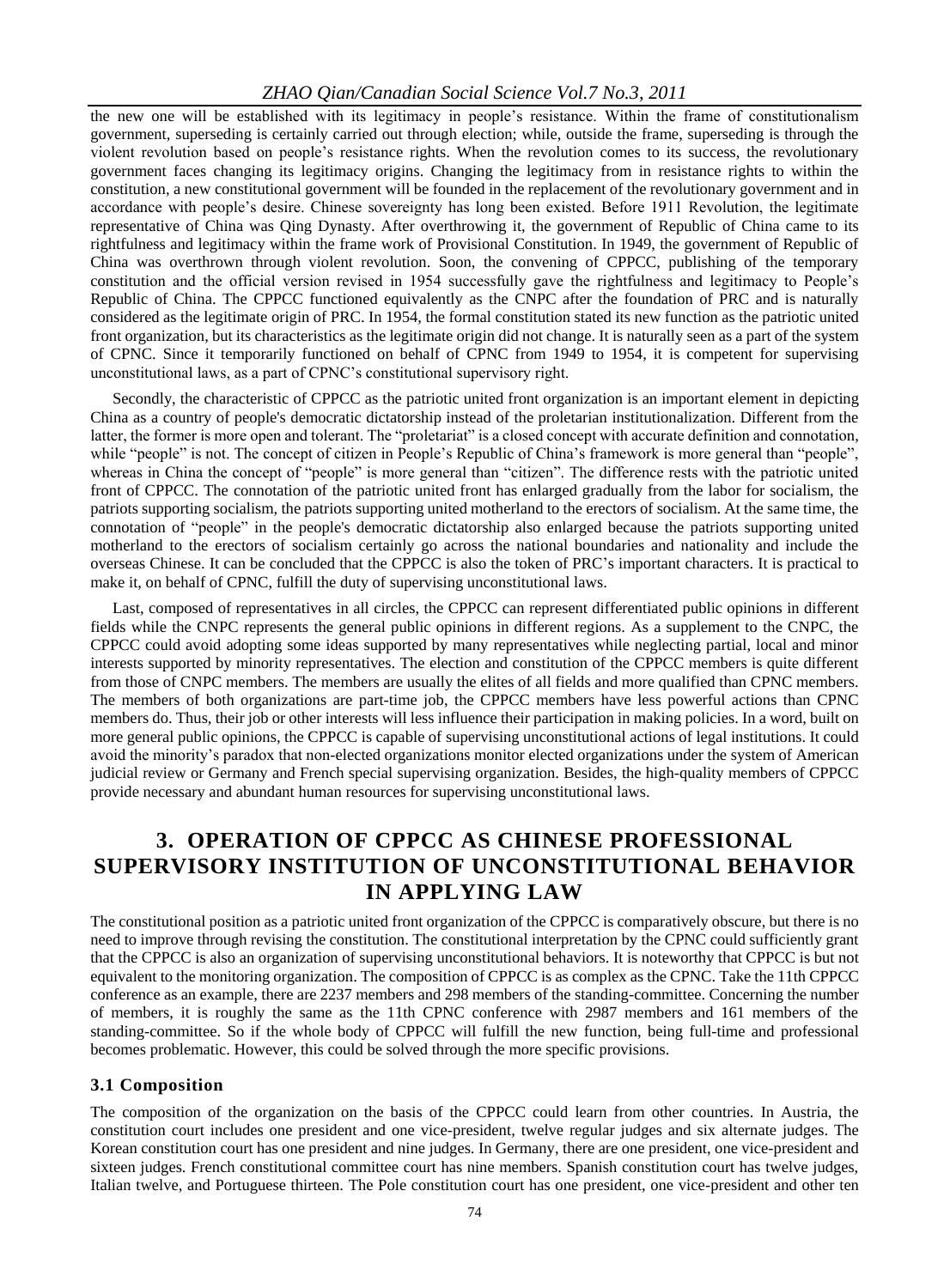judges. The terms of service are six years in Korea and Portugal, eight years in Poland, nine years in Spain and Italy and twelve years in Austria and Germany. (WANG, 2007) The conclusion can be drawn that small scale and long term of service is a common sense in composing a full-time supervisory institution of unconstitutional behavior. In China, the separate supervisory institution of unconstitutional behavior in applying law could be limited to the CPPCC"s chairman conference composed of chairman and vice-chairman. Take the 11th CPPCC conference as an example, there were one chairman and twenty-six vice-chairman. They could be categorized into three kinds of people: the former provincial or ministry-level persons responsible for CCP affairs and administration, persons in charge of other democratic parties, former Chief Executive of HKSAR and prominent figures in Hong Kong society. Except the senior politicians, there were also famous businessmen, scholars and the former principles of well-know universities. They all have abundant political experience, professional knowledge and life experience. They have the same ability as staff in other countries" full-time supervising system, but there are fewer people with background of law study in China. The chairman and vice-chairman of CPPCC usually serve for 5 years, or ten years with the only chance of continually elected. The longer term of service actually could guarantee stableness and independence in applying the right of supervising unconstitutional behaviors.

As a political organization, the CPPCC should follow the legal routine and introduce the constitutional proceedings to ensure the openness and justice during its supervision. Due to the concreteness and easy occurrences of unconstitutional behaviors, the separate supervisory system of unconstitutional behavior in applying law could set a system of two-level and twice-judgments. The provincial CPPCC"s chairman conference could also participate in supervising unconstitutional behaviors and accept cases. The verdict of national CPPCC"s chairman conference adopts one-level and final judgment. The verdict of provincial CPPCC"s chairman conference could be appealed to the national CPPCC"s chairman conference, whose second judgment will be the final verdict.

### **3.2 Terms**

The power to supervise of unconstitutional behavior in applying law is the power to judge and investigate unconstitutional cases when applying laws. Judging the cases is only in accordance with the constitution and nothing could interfere with it. Performing the power of judge and investigation usually occurs when finding the related behaviors, administrative regulations and local acts contradictory with the constitution in checking unconstitutional cases. The CPPCC"s chairman conference will propose an amendment or annulment to the standing-committee of the CPNC, and the legislation supervision will be started. The decision of legislation examination will help the institution to make final judgment of the case. Only the cases of unconstitutional behavior in applying law (excluding unconstitutional behavior in legislation) are accepted in following three aspects.

First, when the citizens" or organizations" basic rights prescribed in the constitution are infringed upon by other citizens or organizations, and the present department laws concerned are so obscure that victims cannot get legal help, such a kind infringement of the department, citizens and organizations involved belongs to the unconstitutional behavior and the victims can take legal proceedings. For example, the infringement of citizens" rights of equality of men and women, equality of education and freedom of religious belief; the illegal interference of organizations" march and assembly in lawful procedures, or the illegal and unnecessary impediment of legal organizations" regular activities are considered as infringing the organizations" basic constitutional rights. These basic rights are touched upon in department laws but not clearly stated on how to help, or such help is given on the basis of protecting other interests instead of the constitutional relationship of rights and obligations. Therefore, the degree of protection and sanction is not strong enough, and the help for victims and the proper punishment for unconstitutional acts cannot be performed.

Second, when citizens and organizations are exercising their basic constitutional rights but exceeding its limits, it is a disturbance of constitutional order. The institution concerned could further investigate borrowing other department laws in the name of maintaining other social relations instead of protecting the rights and obligations of the constitution as a victim. Under such circumstance, the citizens and organizations cannot realize their invasion of constitutional order so that they cannot be educated with s stronger constitutional sense. When borrowing other department laws, the sanction is not the sanction for unconstitutional actions, and then the proper and real sanction cannot be made. As far as this problem is concerned, the public power organs can take a legal proceeding, and the CPPCC"s chairman conference could make the sanctions for unconstitutional behaviors.

Third, when the special civil servants (the head of the state, heads of government, senior official of government, judges and etc.) violate the constitutional obligations, they usually violate the common laws at the same time and must bear the responsibilities. The special duties of these people make them as a symbol of constitutional order because their power is entrusted directly by the constitution. Their own existence could be seen as a part of the constitutional order. Therefore, they have the responsibility to obey the law and even the obligations to obey the constitution. When breaking the law, they break the constitution. They should first be blamed for their unconstitutional behaviors though constitutional proceedings and then for breaking common laws.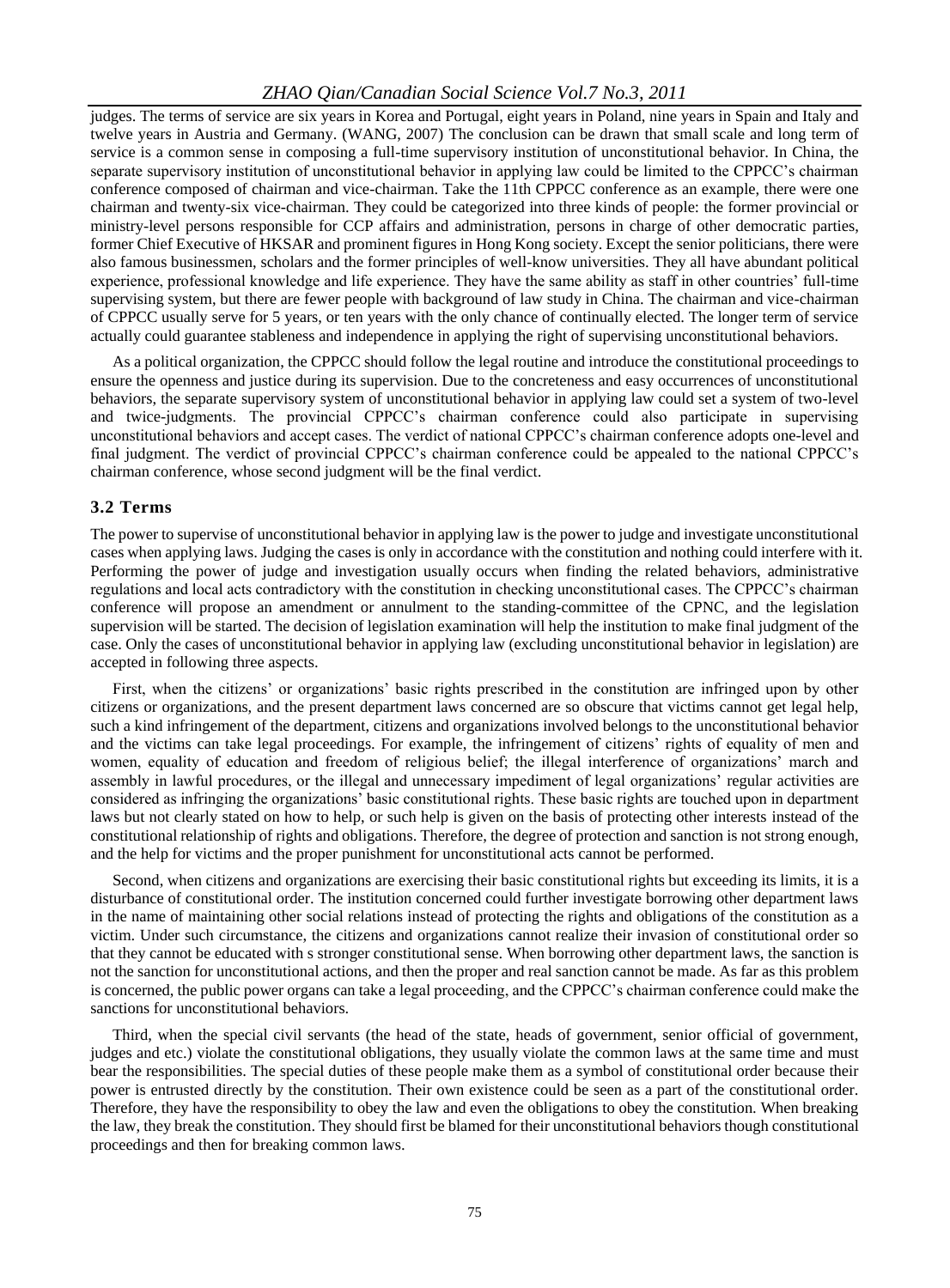### **3.3 Proceedings**

The jurisdiction of two-level by the CPPCC"s chairman conference could be defined according to the jurisdictional principle of rank and regions in common proceedings. All the unconstitutional behaviors of central power institutions, other central state institutions, the same level administrative institutions of CPC and provincial power institutions are in the jurisdictional area of the national CPPCC"s chairman conference. The unconstitutional behaviors made by the state offices and institutions of CPC under provincial level, social organizations and citizens could be judged by the provincial CPPCC"s chairman conference according to the different provincial regions.

The acceptance of unconstitutional behaviors cases has two ways. One is that the institutions, organizations and citizens actively make the appeal. They could make an appeal to the institutions, organizations and other citizens who invade their constitutional rights, or the institutions make an appeal when organizations and citizens exercise rights exceeding the constitutional limits. The other way is that after finding the cases out of their acceptance limits and need constitutional proceedings, the common court will transfer the case to the CPPCC"s chairman conference. In Germany, thirty-four thousand people brought an action against the Germany government for the *Law of Data Storage*. It pictured an ideal state of the first way. In order to avoid abuse of lawsuits and lighten the burden of the CPPCC"s chairman conference, the principle of exhausting help need to be established. Usually, before seeking constitutional lawsuit, people find aids through other legal ways to protect their basic rights. When the methods are exhausted, the invaded rights still cannot be restored or remedied, and then people could take the constitutional proceedings. If there is universal significance of constitutional proceedings before exhausting other methods, or huge or unavoidable damages will be made after exhausting other methods, people can directly take proceedings to the CPPCC"s chairman conference. Except requiring the party concerned who makes the proceedings exhausts other legal methods, he also need to have close relations with the invaded rights. The victim should be himself, and the damage is at present and it is a direct result of the law accused. Before the CPPCC"s chairman conference accepts the case, the general office of the CPPCC will check the case first and decide the necessity to accept.

The organizational form of trials can adopt the collegiate system. All the members of chairman conference are required to participate, but when over half attend, the decision is also valid. The chairman of the CPPCC must attend every time. The investigation of cases will start from the chairman"s presentation, and other members will interpret to the party concerned in turn the key points which they are responsible for investigation. Later, the party concerned will defend himself. The trail process should be open to the public, except that trials related to national secrets. In the trial, the parties concerned are equal. The final judgment will be made in the secret meeting with over half support of present members. The chairman will not vote until the original vote result is equal. The final judgment is announced at the end of the trial and later published on the press communiqué of the CPPCC"s chairman conference.

### **3.4 Sanctions**

Different from the sanctions of common illegal behaviors, the sanctions of unconstitutional behavior in applying law need to present the characteristics of constitutional lawsuit. Besides, the sanctions need to be different from sanctions of unconstitutional behavior in legislation with a more specific target. There are general four types of sanctions.

One is to deprive basic rights. If citizens misuse basic constitutional rights, the institutions concerned could ask for checking unconstitutional acts. After trial, if the CPPCC"s chairman conference identify that citizens misuse basic rights and violate the constitutional order, the CPPCC"s chairman conference could make the judgment to deprive the rights concerned of citizens.

The second is to impeach. Impeachment is a way to accuse the head of the state, heads of government, senior officials and judges of their unconstitutional responsibilities. The result may be depriving their duties. They will be dismissed from their posts by the relevant CPNC after the impeachment of the CPPCC"s chairman conference. Later, other civil and criminal liabilities will be affixed by common court.

The third way is to ban. Ban is a way to blame the social organizations for their unconstitutional behaviors. Ban includes that a) declaring that the organization violates the constitution and needs disbanded; b) forbidding establishing substitutions; c) confiscating properties of the organization; d) further affixing the criminal responsibilities of leaders and active participants. (LIU, 1998)

The last one is to annul decisions. When the CPPCC"s chairman conference confirm that the state institutions, organizations and citizens invade other citizens" and organizations" constitutional rights, the CPPCC"s chairman conference could make decisions of annulment. The relevant CPNC standing-committee will make the specific annulment with retroactive force. In other words, the annulment could confirm that the decision is invalid since it is put into effect and the victims will restore their rights. As for other common legal responsibilities, common legal proceedings will start to investigate. The state institution of law supervision, citizens or organizations suffered will lodge a state-level claim. The state institution of law supervision will take an action against the state civil servants for dereliction of duty in illegal performance. Or, citizens and organizations lodge a claim for their loss through civil suit.